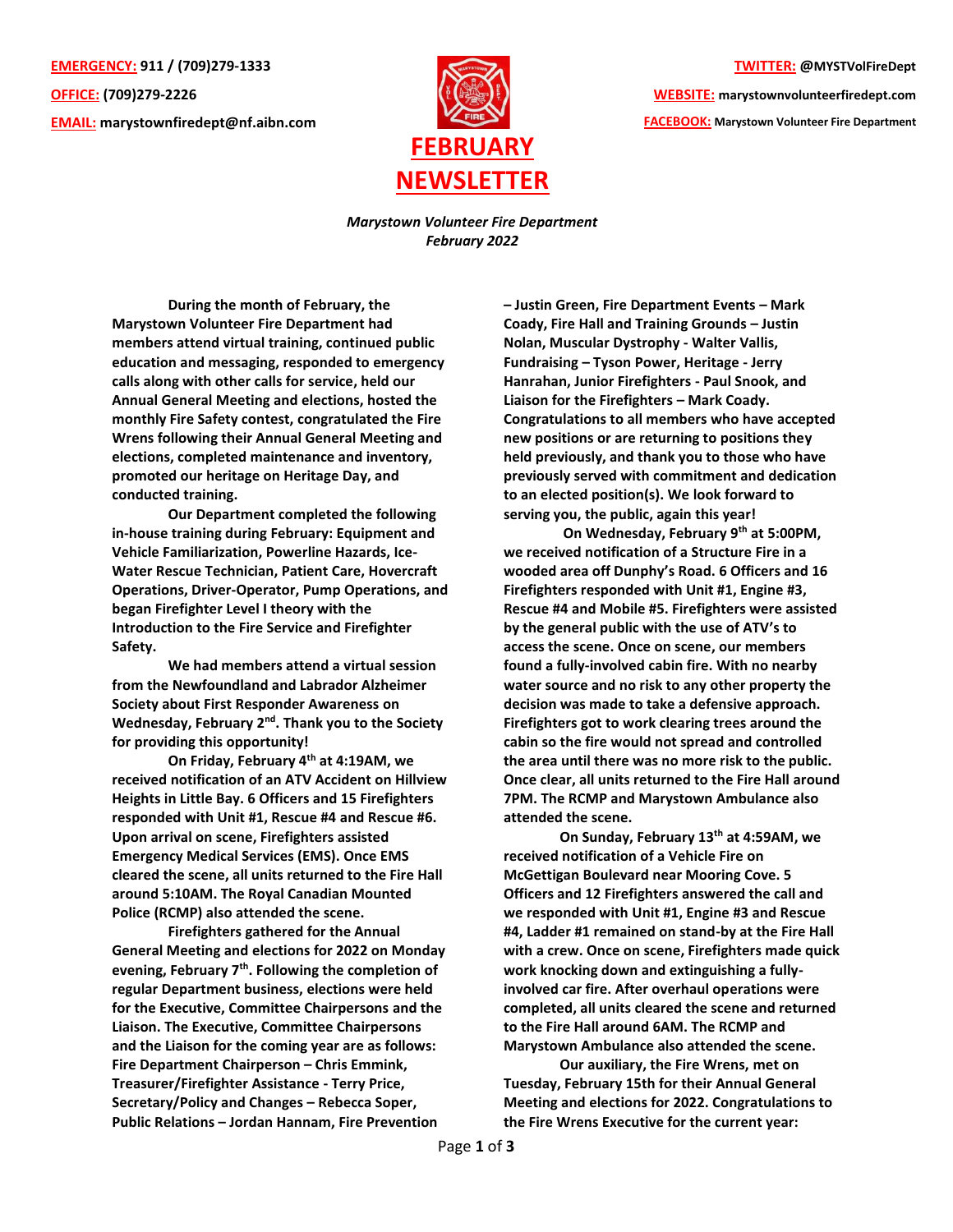**President - Victoria Bolt, Vice-President - Makaila Farrell, Secretary - Stephanie Keating, Treasurer - Geraldine Martin, and Public Relations – Peggy Clarke. Wrens members also include Nicole Keating, Kyla Nolan, Jessica Vallis, Jennifer Shave, Audrey Mallay, Samantha Nichol, Kristen Dicks, and Keshia Beck. We look forward to working with all of you and thank you for your awesome support to our Department year after year! Check out the Fire Wrens website page, under the About tab on our website, for their history and more. They're also on Facebook - Marystown Fire Wrens and Twitter - @MYSTFireWrens!**

**Last month's Fire Prevention Contest asked the public to tell us some items to keep out of children's reach to help prevent a fire or injury. Congratulations to Caterina Fizzard on being selected as this month's winner. Thank you to all participants!**

**On Wednesday, February 16th at 1:36PM, we received notification of a multi-Vehicle Accident on McGettigan Boulevard. 3 Officers and 7 Firefighters responded with Ladder #1, Engine #3, and Rescue #4. Upon arrival on scene of the 2 vehicle accident, Firefighters completed traffic mitigation and assisted EMS. While on scene, another traffic incident occurred and was attended to. Once EMS cleared the scene all units returned to the Fire Hall around 2:30PM. The RCMP also attended the scene.** 

**On Friday, February 18th at 6:32PM we received notification of a downed power line on Tolt Road. 5 Officers and 12 Firefighters answered the call and we responded with Unit #1 and Engine #3, Rescue #4 was on stand-by at the Fire Hall. Once Firefighters located the downed wire, we held the scene until Newfoundland Power arrived. Once cleared all units returned to the Fire Hall around 7PM. Additional calls for service were received and checked during the wind storm.**

**Our members are always busy maintaining our operations, facilities and equipment through maintenance, inspections, committee work and much more. Thank you all for your commitment and dedication to the community and the Department!**

**Heritage Day was recognized on Monday, February 21st and we were proud to promote our Heritage Museum and Memorial Monument. Please feel free to visit our Monument or the Gerard J. Kelly Memorial Firefighters Heritage Museum at any time!**

**The Maritime Fire Chiefs Association (MFCA) hosted a virtual session on training, titled Training for Failure, on Wednesday, February 23rd . We had Officers attend the enlightening** 

**educational session and thank the association for the opportunity!**

**Many of our members participated in a practical Ice-Water Rescue training session on the morning of Saturday, February 26th . It was a beautiful, crisp winter morning but our Firefighters braved the cold to jump in the water for some great training! We also incorporated Hovercraft Operations into the session. Great Training and Excellent teamwork everyone!**



**Photo 1. ATV Accident on Hillview Heights.**



**Photo 2. Structure Fire behind Dunphy's Road.**



**Photo 3. Vehicle Fire on McGettigan Boulevard.**